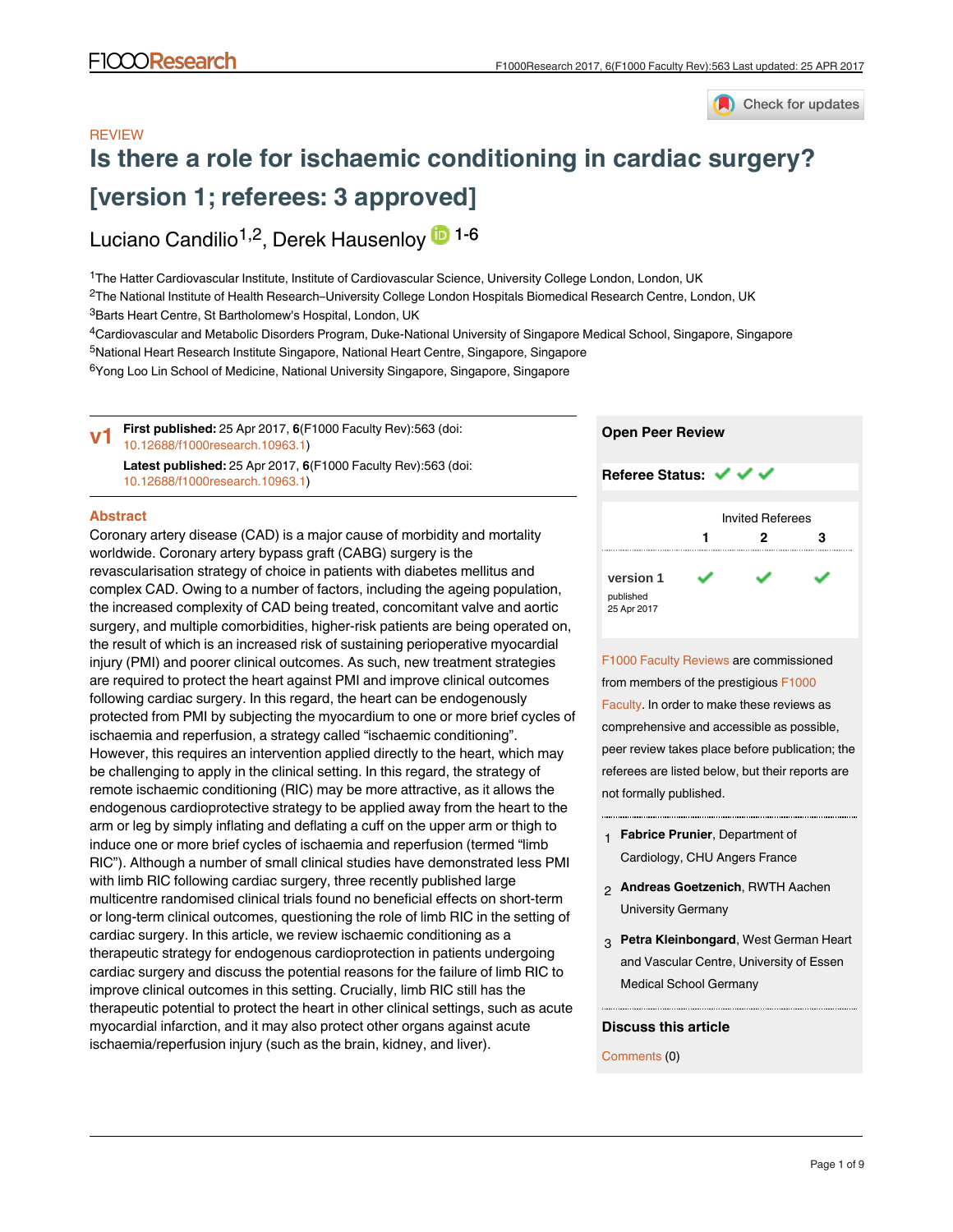**Corresponding author:** Derek Hausenloy (d.hausenloy@ucl.ac.uk)

**How to cite this article:** Candilio L and Hausenloy D. **Is there a role for ischaemic conditioning in cardiac surgery? [version 1; referees: 3 approved]** *F1000Research* 2017, **6**(F1000 Faculty Rev):563 (doi: [10.12688/f1000research.10963.1\)](http://dx.doi.org/10.12688/f1000research.10963.1)

**Copyright:** © 2017 Candilio L and Hausenloy D. This is an open access article distributed under the terms of the [Creative Commons Attribution](http://creativecommons.org/licenses/by/4.0/) [Licence](http://creativecommons.org/licenses/by/4.0/), which permits unrestricted use, distribution, and reproduction in any medium, provided the original work is properly cited. Data associated with the article are available under the terms of the [Creative Commons Zero "No rights reserved" data waiver](http://creativecommons.org/publicdomain/zero/1.0/) (CC0 1.0 Public domain dedication).

**Grant information:** This work was supported by the British Heart Foundation (FS/10/039/28270), the Rosetrees Trust, Duke-NUS Medical School, and the National Institute for Health Research University College London Hospitals Biomedical Research Centre.

*The funders had no role in study design, data collection and analysis, decision to publish, or preparation of the manuscript.*

**Competing interests:** The authors declare that they have no competing interests.

**First published:** 25 Apr 2017, **6**(F1000 Faculty Rev):563 (doi: [10.12688/f1000research.10963.1](http://dx.doi.org/10.12688/f1000research.10963.1))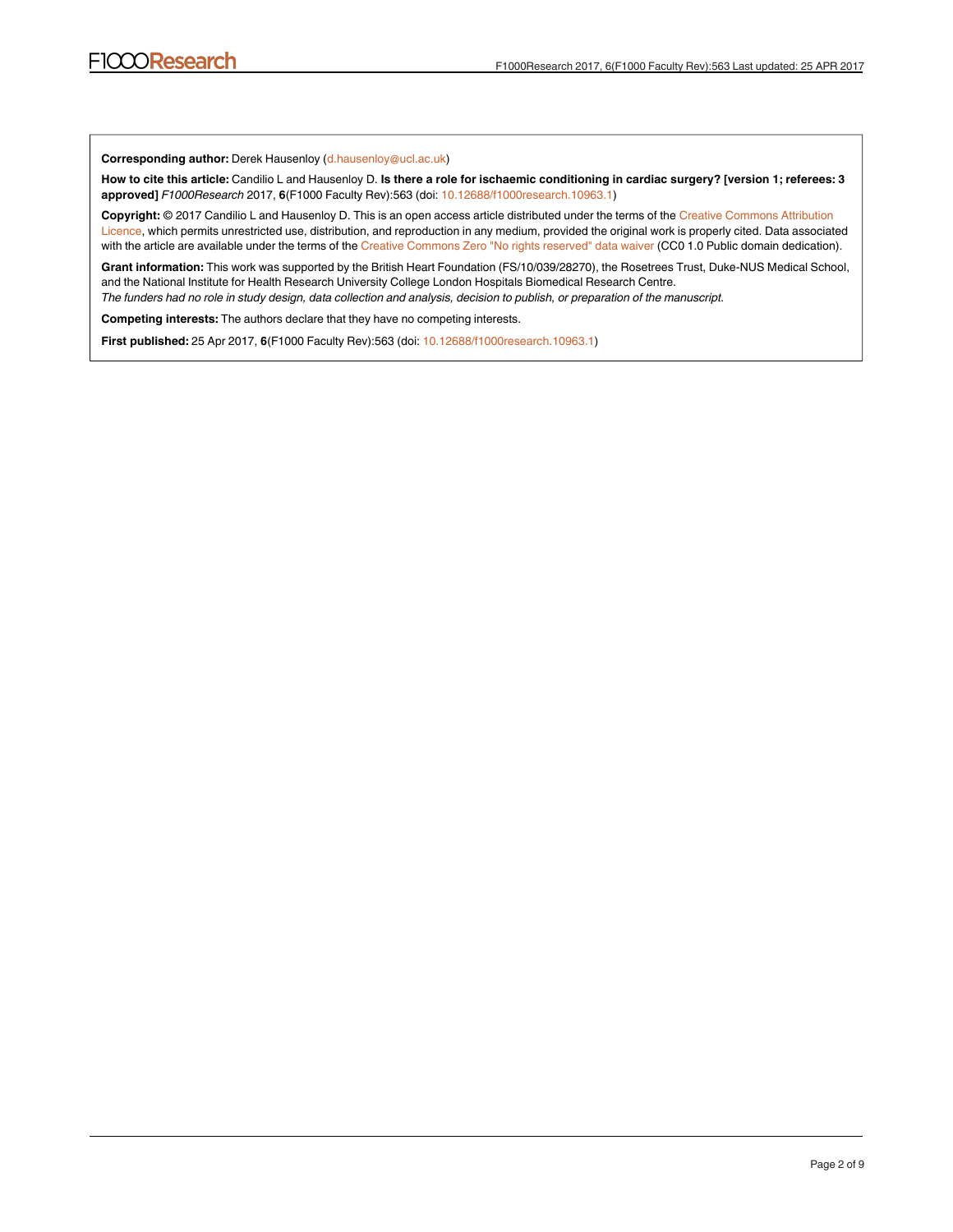## **Introduction**

Coronary artery disease (CAD) remains a leading cause of morbidity and mortality worldwide. For patients with complex multi-vessel CAD, coronary artery bypass graft (CABG) surgery is the revascularisation strategy of choice, as it offers survival advantage when compared to multi-vessel percutaneous coronary intervention  $(PCI)^{1,2}$ . Although advances in surgical and cardioprotection techniques have resulted in improved clinical outcomes following CABG surgery, changes in patient demographics have meant that higher-risk patients are now undergoing CABG surgery, all which have resulted in an increased risk of perioperative myocardial injury (PMI), which is detected by the release of serum cardiac biomarkers such as CK-MB, troponin I, and troponin T, and a higher operative mortality risk of  $5-6\%$ <sup>[3](#page-5-0)</sup>. These changes include (a) the ageing population (the proportion of patients over 75 years old has increased by more than 4.5-fold over the last decade with a 5-year mortality in this age group of 35%), (b) the presence of co-morbidities such as diabetes and hypertension (the proportion of diabetic patients has risen from 15% to 22%, with an operative mortality of 2.6%), (c) more complex CAD is being operated on, and (d) concomitant valve and aortic surgery. Therefore, new treatment strategies are required to protect the heart from PMI during cardiac surgery in order to improve clinical outcomes in these higher-risk patients<sup>[4,5](#page-5-0)</sup>. In this regard, the endogenous cardioprotective phenomenon of ischaemic conditioning has been investigated as a treatment strategy for protecting the heart and improving clinical outcomes in patients undergoing cardiac surgery.

### **Ischaemic conditioning: evolution of an endogenous cardioprotective strategy**

The myocardium possesses an innate ability to protect itself from the detrimental effects of acute ischaemia/reperfusion injury (IRI). This can be harnessed by subjecting the heart to one or more non-lethal cycles of brief (5–10 minutes) ischaemia and reperfusion, a phenomenon that has been termed "ischaemic preconditioning" (IPC) $6-8$ . The concept of IPC was first discovered in a seminal study by Murry *et al.* in 1986<sup>6</sup>, when they made the surprising observation that four 5-minute episodes of regional myocardial ischaemia and reperfusion could dramatically reduce myocardial infarct (MI) size following a lethal period of ischaemia. IPC has since been reported to exist in every species and organ tested<sup>9</sup>. The IPC stimulus elicits two windows of cardioprotection: the first one (termed "classical IPC") begins immediately following the IPC stimulus and lasts for  $2-3$  hours<sup>[6](#page-5-0)</sup>, and the second one (termed the "second window of protection" or SWOP and first described in  $1993^{10,11}$  appears 12–24 hours after the IPC stimulus and lasts for 48–72 hours. The mechanisms underlying classical IPC have been extensively investigated, are complex, and involve the activation of plasma membrane receptors (such as adenosine, opioids, acetylcholine, catecholamines, angiotensin II, bradykinin, and endothelin), the recruitment of a number of signal transduction pathways (such as nitric oxide-PKG, reperfusion injury salvage kinase $12-14$ , and survivor activator factor enhancement<sup>15–18</sup>), the inhibition of mitochondrial permeability transition pore (MPTP) opening<sup>19–[25](#page-5-0)</sup>, and the prevention of necrotic and apoptotic cell death. The delayed cardioprotective effect of the SWOP has been shown to be mediated by the transcription of

several new proteins such as inducible nitric oxide synthase, heat shock proteins, and cyclo-oxygenase- $2^{26}$ .

One major disadvantage of IPC is the need to apply the stimulus prior to the index ischaemic insult, which is not possible in acute myocardial infarction (AMI). In this regard, Zhao *et al*. in 2003[27](#page-5-0) found that applying three 30-second cycles of ischaemia and reperfusion to the canine heart at the onset of reperfusion following a period of index ischaemia reduced MI size to a level on a par with IPC, a phenomenon that was termed "ischaemic postconditioning" (IPost) and that has provided a therapeutic strategy to protect the heart following AMI<sup>28</sup>. The signalling pathways underlying IPost are similar to classical IPC, although there are some differences<sup> $7,9,29-31$ </sup>.

Crucially, both IPC and IPost require an invasive stimulus to be applied directly to the heart, thereby limiting their clinical application. In 1993, Pryzklenk *et al*. [32](#page-5-0) made the intriguing discovery that applying the IPC stimulus (four 5-minute cycles of ischaemia and reperfusion) to the circumflex coronary artery could reduce MI size following a sustained occlusion of the left anterior descending coronary artery, demonstrating that the protection elicited by ischaemic conditioning could be transferred from one region of the heart to another, a phenomenon which has been termed "remote ischaemic conditioning"  $(RIC)^{32-35}$ . Subsequent experimental studies demonstrated that the heart could be protected against AMI by applying the IPC stimulus to an organ or tissue remote from the heart, extending the concept of RIC to inter-organ ischaemic conditioning. The discovery that RIC could be induced by applying one or more cycles of brief ischaemia and reperfusion to the hind limb to reduce MI size<sup>36,37</sup> facilitated the translation of RIC into the clinical setting with the use of a blood pressure cuff placed on the upper arm or thigh to induce one or more cycles of brief ischaemia and reperfusion to the limb (termed "limb RIC")<sup>38</sup>. The mechanisms underlying limb RIC are not known, especially those conveying the cardioprotective signal from the limb to the heart. The current paradigm suggests that the limb RIC stimulus generates a blood-borne transferrable factor, which then activates protective signal transduction pathways common to IPC and IPost, but the identity of the factor or factors remains unknown<sup>39</sup>. Several potential candidates have been proposed, including nitrite<sup>40</sup>, miRNA144<sup>41</sup>, and SDF<sup>[42](#page-6-0)</sup>, but conclusive evidence for their role as the mediators of RIC is lacking. Interestingly, the neural pathway to the limb has to be intact for RIC to be effective $43,44$ , suggesting that the underlying factor or factors may be a neurotransmitter or neuropeptide.

## **Ischaemic preconditioning and postconditioning in cardiac surgery**

The first study to translate IPC into the clinical setting was by Yellon *et al.* in 1993<sup>45</sup>; they demonstrated that subjecting the heart to two 3-minute cycles of global ischaemia and reperfusion by clamping and unclamping the aorta was able to preserve myocardial ATP levels<sup>[45](#page-6-0)</sup> and reduce PMI<sup>[46](#page-6-0)</sup> following cardiac surgery. Since this pioneering study, a number of clinical studies have confirmed the cardioprotective effect of direct IPC in patients undergoing cardiac surgery, and a subsequent meta-analysis found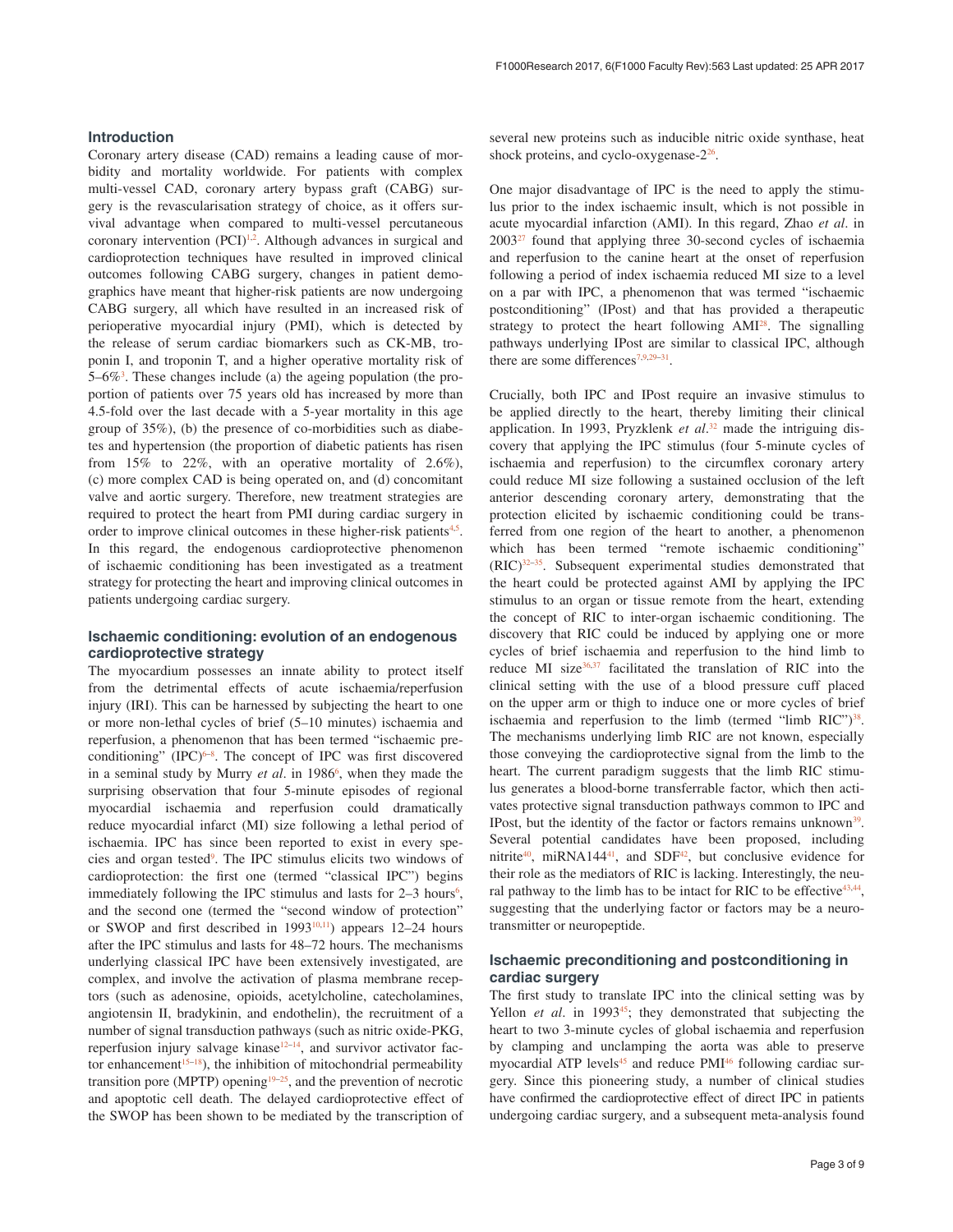that IPC was able to reduce ventricular arrhythmias, lower inotrope use, and shorten intensive care unit stay when compared to contro[l47.](#page-6-0) In 2007, Luo *et al*. [48](#page-6-0) were the first to apply IPost to the setting of cardiac surgery when they showed that applying IPost at the time of aortic unclamping, by re-clamping the aorta after 30 seconds and then unclamping it for 30 seconds, a cycle that was repeated twice, reduced PMI in children undergoing cardiac surgery for Tetralogy of Fallot. A number of clinical studies have confirmed the efficacy of this IPost protocol in children and adults undergoing cardiac surgery $49,50$ . Given the invasive nature of the IPC and IPost protocols and the risk of thromboembolism from serial clamping and unclamping of the aorta, neither IPC nor IPost has been applied in the clinical setting.

### **Limb remote ischaemic conditioning in cardiac surgery**

The first clinical trial to investigate limb RIC as a cardioprotective intervention in the setting of cardiac surgery was a small study of only eight patients by Günaydin *et al.* in 2000<sup>51</sup>. They found that limb RIC, comprising two cycles of 3-minute arm ischaemia and 2-minute arm reperfusion, did not reduce PMI during cardiac surgery. In 2002, Kharbanda *et al*. [38](#page-5-0) characterised the use of a blood pressure cuff to non-invasively deliver limb RIC (three 5-minute cycles of ischaemia and reperfusion), demonstrating MI size reduction in a porcine model of acute myocardial IRI and improved endothelial function in human volunteers. The first clinical study to report a cardioprotective effect with limb RIC (three 5-minute cycles of arm ischaemia and reperfusion) was by Cheung *et al.*<sup>52</sup>, who found less PMI in children undergoing corrective cardiac surgery for congenital heart disease. Our group was the first to demonstrate less PMI (43% reduction in serum troponin T release over a 72-hour postoperative period) in adult patients undergoing CABG surgery with limb RIC (three 5-minute cycles of arm ischaemia and reperfusion) when compared to control<sup>53</sup>. Since these early studies, there have been a number of small positive studies confirming the cardioprotective effect of limb RIC in the setting of cardiac surgery, although there have also been several neutral studies (for comprehensive reviews, see [8,](#page-5-0)[54–58](#page-6-0)). In a follow-up study of 329 CABG patients, Thielmann *et al*. [59](#page-6-0) found that limb RIC (three 5-minute cycles of arm ischaemia and reperfusion) reduced PMI and actually reduced all-cause mortality at 1.5 years by 73% when compared to control. However, this study was not prospectively designed or powered to test the effects of limb RIC on major clinical outcomes following cardiac surgery.

The effect of limb RIC on clinical outcomes following cardiac surgery has been recently investigated in three large prospective multicentre randomised controlled clinical trials, all of which failed to demonstrate any benefit with limb RIC on either PMI or major clinical outcomes. The first of these was a South Korean clinical study of 1,280 patients undergoing cardiac surgery (CABG, valve, congenital heart disease, and aortic surgery), published in 2014 by Hong *et al*. [60.](#page-6-0) They found in adult patients that limb RIC (four 5-minute cycles of ischaemia and reperfusion administered twice to the upper limb before and after cardiopulmonary bypass) failed to improve the large primary composite

endpoint (in-patient major adverse outcomes, including death, MI, arrhythmia, stroke, coma, renal failure or dysfunction, respiratory failure, cardiogenic shock, gastrointestinal complications, and multi-organ failure). The German RIPHeart clinical trial did not find any improvement in the in-patient primary composite endpoint (death, non-fatal MI, stroke, and acute kidney injury) with limb RIC (four 5-minute cycles of arm ischaemia and reperfusion) in 1,385 adult patients undergoing cardiac surgery (CABG, valve, and aortic)<sup>[61](#page-6-0)</sup>. Finally, the UK ERICCA clinical trial randomised 1,612 higher-risk adult patients undergoing CABG with or without valve surgery (Additive Euroscore ≥5) to either limb RIC (four 5-minute cycles of arm ischaemia and reperfusion) or control and failed to find any improvement in the 1-year primary composite endpoint (cardiac death, non-fatal MI, stroke, and coronary revascularisation)<sup>62</sup>.

## **Why did limb remote ischaemic preconditioning fail to improve clinical outcomes following cardiac surgery?**

The potential reasons why the three large clinical trials failed to find any reduction in PMI or improvement in short-term and long-term clinical outcomes following cardiac surgery with limb RIC include the following:

#### 1. The clinical setting

CABG surgery may not be the optimum clinical setting to test the cardioprotective effects of limb RIC given that the extent of acute myocardial injury sustained in this clinical setting is relatively small and the fact that cardioprotection has been optimised by improvements in surgical and anaesthetic techniques and the use of myocardial preservation strategies such as hypothermia and cardioplegia<sup>[63](#page-6-0)</sup>. Moreover, patients undergoing concomitant valve surgery may be less amenable to RIC cardioprotection when compared to CABG surgery alone owing to the larger surgical trauma. Furthermore, RIC has been demonstrated in experimental studies to protect the heart mainly against acute IRI, whereas during cardiac surgery the causes of myocardial injury are multi-factorial and include inflammation (from cardiopulmonary bypass), direct handling of the heart, and coronary micro-embolisation. As such, limb RIC may be more likely to be effective in the setting of AMI, in which the target for cardioprotection is greater. In this regard, several clinical studies have reported a reduction in MI size with limb RIC applied prior to either thrombolysis<sup>64</sup> or primary PCI<sup>65-71</sup> in ST-elevation MI (STEMI) patients, and a large European multicentre randomised controlled clinical trial (the CONDI2/ERIC-PPCI trial) is underway investigating whether limb RIC can reduce cardiac death and hospitalisation for heart failure at 1 year<sup>72</sup>.

#### 2. The limb remote ischaemic preconditioning protocol

Both the ERICCA and RIPHeart studies used a limb RIC protocol comprising four cycles of arm ischaemia and reperfusion $61,62$ . Whether this is the optimal limb RIC protocol for cardioprotection in the setting of cardiac surgery is not known, as the RIC protocol has not been fully characterised in either the experimental animal or the clinical setting of acute myocardial IRI. Further work is therefore needed to investigate the most effective limb RIC (this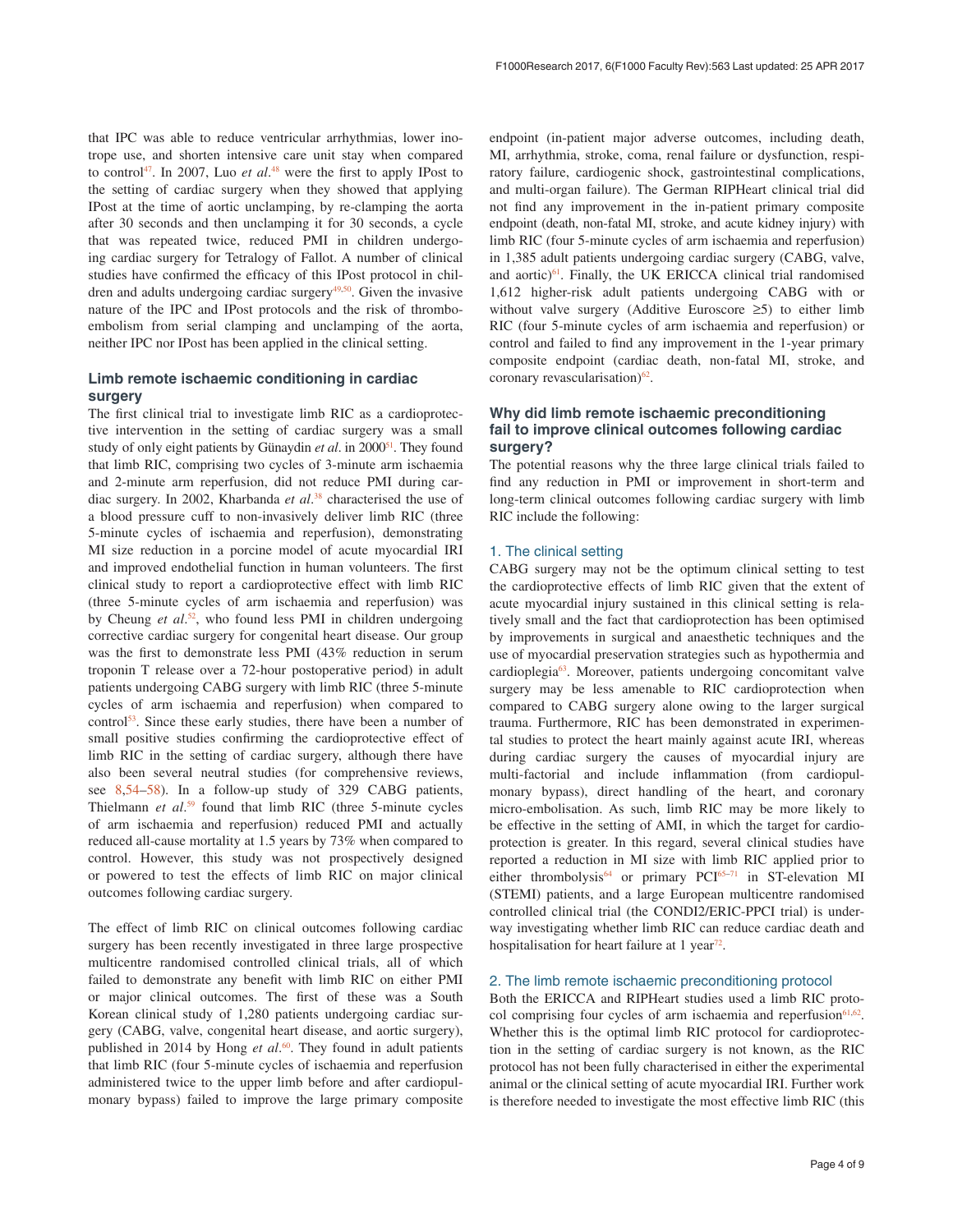has recently been done in mice<sup>73</sup>), a task which would be made easier if a biomarker could be discovered, which can be used to assess the cardioprotective efficacy of limb RIC. However, this will be difficult given that the mechanisms underlying limb RIC remain unclear. It has also been suggested that the failure to fully blind the limb RIC protocol may have contributed to the positive results of the smaller clinical studies<sup>74</sup>. Achieving full blinding of the limb RIC protocol in the setting of cardiac surgery can be challenging but is possible using a cuff attached to a dummy arm beneath the surgical drape $75,76$ .

#### 3. Experimental animal models

The majority of experimental studies demonstrating cardioprotection with limb RIC have used an experimental animal model of MI based on external occlusion of a coronary artery and have not tested limb RIC using a more relevant experimental animal model of cardiopulmonary bypass $77$ . Furthermore, the experimental studies have for the most part included healthy, juvenile, small and large animals, making them far removed from the clinical setting of the typical middle-aged patient with IHD and multiple co-morbidities and co-medications (see below $)^{77,78}$ .

#### 4. Co-morbidities

A number of co-morbidities (such as age, diabetes, hypertension, and hypercholesterolaemia) have been shown in experimental animal studies to attenuate the cardioprotection induced by IPC and IPost, and emerging data suggest that limb RIC is also susceptible to this phenomenon<sup>77-80</sup>. Although some experimental studies have been able to recapitulate one individual comorbidity (using diabetic, hypertensive, or hypercholesterolaemic animal models) when assessing cardioprotection, most patients have multiple co-morbidities and, furthermore, they are often on multiple treatments for their co-morbidities (anti-diabetic, anti-hypertensive, and lipid-lowering medication)—reproducing this in animal models will be extremely challenging<sup>58</sup>.

#### 5. Co-medications

Patients undergoing CABG surgery receive a number of different medications, many of which have the potential to interfere with the cardioprotection elicited by limb RIC—these include antidiabetic medications, statins, angiotensin-converting enzyme inhibitors or angiotensin receptor blockers, calcium antagonists, beta-blockers, nitrates, morphine, inhaled anaesthetics, and propofol<sup>78</sup>. Of these, it has been suggested that the use of the intravenous anaesthetic propofol may have contributed to the failure of limb RIC to reduce PMI and improve clinical outcomes in the ERICCA and RIPHeart studies, given that over 90% of patients received propofol<sup>61,62</sup>; however, the data supporting this proposition are not conclusive. The first clinical study to draw attention to the potential confounding role of propofol on limb RIC was by Kottenberg et al.<sup>81</sup>, who showed that limb RIC was cardioprotective in the presence of isoflurane anaesthesia (n=19 patients), but not propofol anaesthesia (n=14 patients) in the setting of CABG surgery. Interestingly, propofol anaesthesia in the absence of limb RIC had no cardioprotective effect, suggesting that propofol was somehow antagonising the cardioprotective effect of limb RIC in the setting of cardiac surgery. More recently, Bautin *et al.*<sup>82</sup> showed in 48 patients (12 per group) undergoing aortic valve replacement surgery that the cardioprotective effect of limb RIC observed with sevoflurane anaesthesia was absent in the presence of propofol. In contrast, there have been several clinical studies reporting cardioprotection with limb RIC in cardiac surgery patients in the presence of propofol anaesthesia<sup>[53](#page-6-0),[83,84](#page-7-0)</sup>. Furthermore, there are experimental data suggesting that propofol itself can reduce MI size $85$  and is cardioprotective in a porcine model of cardiopulmonary bypass<sup>[86](#page-7-0)</sup> through anti-oxidant and mito-protective mechanisms. Therefore, a suitably powered prospective randomised controlled clinical trial is required to test whether propofol anaesthesia antagonises the cardioprotective effect of limb RIC in the setting of cardiac surgery when compared to volatile anaesthesia.

#### **Conclusions**

Ischaemic conditioning has been investigated as an endogenous cardioprotective strategy for protecting the myocardium against PMI and improving clinical outcomes following cardiac surgery. Of these, IPC and IPost have been reported to reduce PMI, but, as they require direct application of the cardioprotective stimulus to the heart and because of the potential thromboembolic risk from repetitive clamping of the aorta, their clinical application has been limited. In this regard, limb RIC, which allows the cardioprotective stimulus to be applied to the arm or leg by simply inflating a blood pressure cuff placed on the upper arm or thigh, has facilitated RIC's use in the clinical setting of cardiac surgery, where it has been shown to reduce PMI. However, three large multicentre clinical studies have failed to find improved short-term and long-term clinical outcomes with limb RIC following cardiac surgery, questioning the role of limb RIC in the setting of cardiac surgery. Further studies are required to investigate why limb RIC failed to improve clinical outcomes in this clinical setting. However, limb RIC still has therapeutic potential to protect the heart in AMI patients and may also protect non-cardiac organs (such as the brain, liver, and kidney) from acute IRI.

#### Competing interests

The authors declare that they have no competing interests.

#### Grant information

This work was supported by the British Heart Foundation (FS/10/039/28270), the Rosetrees Trust, Duke-NUS Medical School, and the National Institute for Health Research University College London Hospitals Biomedical Research Centre.

*The funders had no role in study design, data collection and analysis, decision to publish, or preparation of the manuscript.*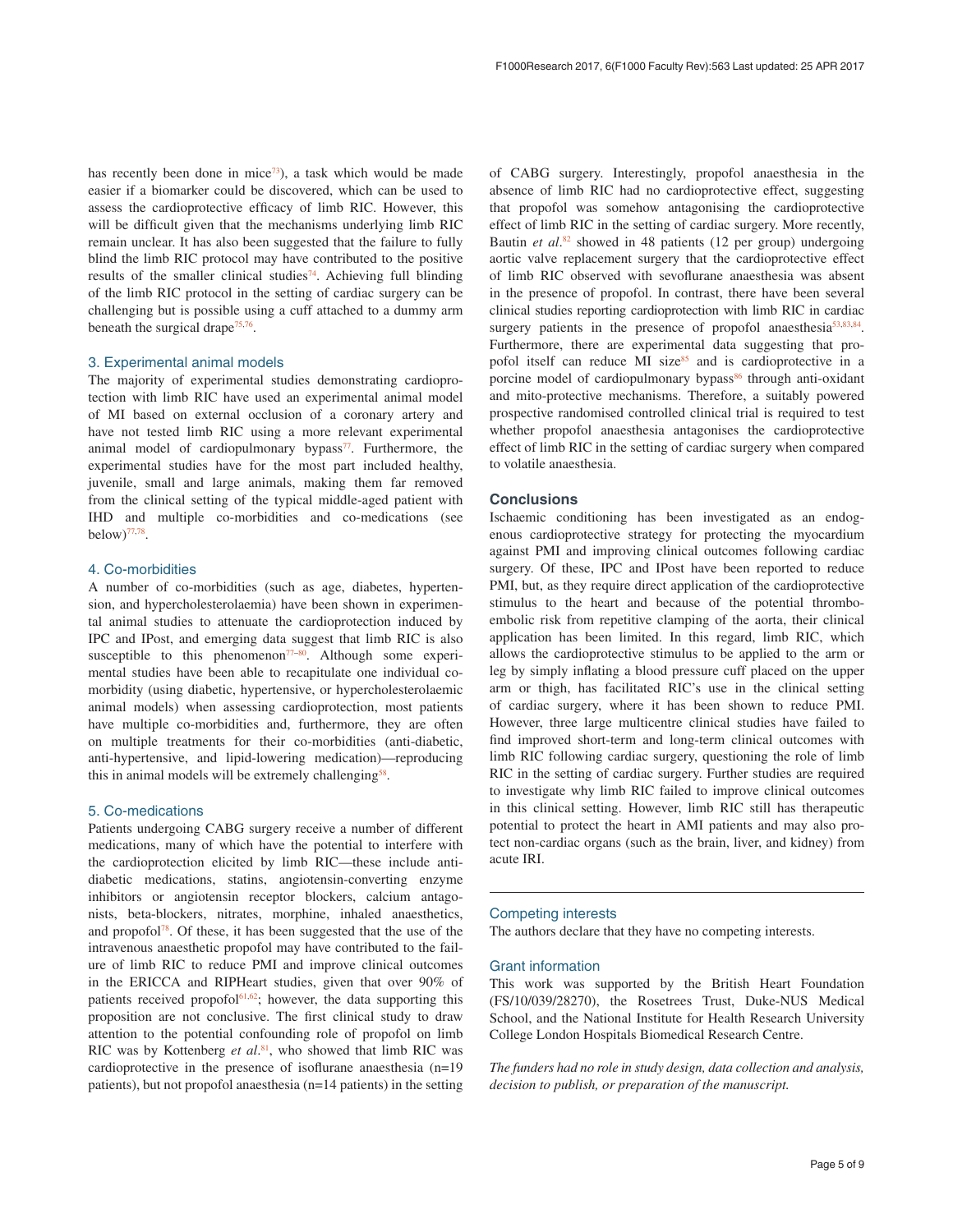#### <span id="page-5-0"></span>**References F1000 recommended**

- 1. Mohr FW, Morice M, Kappetein AP, *et al.*: **Coronary artery bypass graft surgery**  versus percutaneous coronary intervention in patients with three **disease and left main coronary disease: 5-year follow-up of the randomised, clinical SYNTAX trial.** *Lancet.* 2013; **381**(9867): 629–38. **[PubMed Abstract](http://www.ncbi.nlm.nih.gov/pubmed/23439102)** | **[Publisher Full Text](http://dx.doi.org/10.1016/S0140-6736(13)60141-5)**
- 2. [S](https://f1000.com/prime/726280225)ipahi I, Akay MH, Dagdelen S, *et al.*: **Coronary artery bypass grafting vs percutaneous coronary intervention and long-term mortality and morbidity in multivessel disease: meta-analysis of randomized clinical trials of the arterial grafting and stenting era.** *JAMA Intern Med.* 2014; **174**(2): 223–30. **[PubMed Abstract](http://www.ncbi.nlm.nih.gov/pubmed/24296767)** | **[Publisher Full Text](http://dx.doi.org/10.1001/jamainternmed.2013.12844)** | **[F1000 Recommendation](https://f1000.com/prime/726280225)**
- 3. Biancari F, Kangasniemi OP, Aliasim Mahar M, *et al.*: **Changing risk of patients undergoing coronary artery bypass surgery.** *Interact Cardiovasc Thorac Surg.* 2009; **8**(1): 40–4. **[PubMed Abstract](http://www.ncbi.nlm.nih.gov/pubmed/18495698)** | **[Publisher Full Text](http://dx.doi.org/10.1510/icvts.2007.173922)**
- 4. Hausenloy DJ, Boston-Griffiths E, Yellon DM: **Cardioprotection during cardiac surgery.** *Cardiovasc Res.* 2012; **94**(2): 253–65. **[PubMed Abstract](http://www.ncbi.nlm.nih.gov/pubmed/22440888)** | **[Publisher Full Text](http://dx.doi.org/10.1093/cvr/cvs131)** | **[Free Full Text](http://www.ncbi.nlm.nih.gov/pmc/articles/3331616)**
- 5. Hausenloy DJ, Yellon DM: **"Conditional Conditioning" in cardiac bypass surgery.** *Basic Res Cardiol.* 2012; **107**(3): 258. **[PubMed Abstract](http://www.ncbi.nlm.nih.gov/pubmed/22426794)** | **[Publisher Full Text](http://dx.doi.org/10.1007/s00395-012-0258-4)**
- 6. [M](https://f1000.com/prime/717978041)urry CE, Jennings RB, Reimer KA: **Preconditioning with ischemia: a delay of lethal cell injury in ischemic myocardium.** *Circulation.* 1986; **74**(5): 1124–36. **[PubMed Abstract](http://www.ncbi.nlm.nih.gov/pubmed/3769170)** | **[Publisher Full Text](http://dx.doi.org/10.1161/01.CIR.74.5.1124)** | **[F1000 Recommendation](https://f1000.com/prime/717978041)**
- 7. Hausenloy DJ, Yellon DM: **Preconditioning and postconditioning: new strategies for cardioprotection.** *Diabetes Obes Metab.* 2008; **10**(6): 451–9. **[PubMed Abstract](http://www.ncbi.nlm.nih.gov/pubmed/17825079)** | **[Publisher Full Text](http://dx.doi.org/10.1111/j.1463-1326.2007.00762.x)**
- 8. Hausenloy DJ, Barrabes JA, Botker HE, *et al.*: **Ischaemic conditioning and targeting reperfusion injury: a 30 year voyage of discovery.** *Basic Res Cardiol.* 2016; **111**(6): 70. **[PubMed Abstract](http://www.ncbi.nlm.nih.gov/pubmed/27766474)** | **[Publisher Full Text](http://dx.doi.org/10.1007/s00395-016-0588-8)** | **[Free Full Text](http://www.ncbi.nlm.nih.gov/pmc/articles/5073120)**
- 9. Hausenloy DJ: **Cardioprotection techniques: preconditioning, postconditioning and remote conditioning (basic science).** *Curr Pharm Des.* 2013; **19**(25): 4544–63.
	- **[PubMed Abstract](http://www.ncbi.nlm.nih.gov/pubmed/23270554)** | **[Publisher Full Text](http://dx.doi.org/10.2174/1381612811319250004)**
- 10. Kuzuya T, Hoshida S, Yamashita N, *et al.*: **Delayed effects of sublethal ischemia on the acquisition of tolerance to ischemia.** *Circ Res.* 1993; **72**(6): 1293–9. **[PubMed Abstract](http://www.ncbi.nlm.nih.gov/pubmed/8495557)** | **[Publisher Full Text](http://dx.doi.org/10.1161/01.RES.72.6.1293)**
- 11. Marber MS, Latchman DS, Walker JM, *et al.*: **Cardiac stress protein elevation 24 hours after brief ischemia or heat stress is associated with resistance to myocardial infarction.** *Circulation.* 1993; **88**(3): 1264–72. **[PubMed Abstract](http://www.ncbi.nlm.nih.gov/pubmed/8353888)** | **[Publisher Full Text](http://dx.doi.org/10.1161/01.CIR.88.3.1264)**
- 12. Hausenloy DJ, Yellon DM: **New directions for protecting the heart against ischaemia-reperfusion injury: targeting the Reperfusion Injury Salvage Kinase (RISK)-pathway.** *Cardiovasc Res.* 2004; **61**(3): 448–60. **[PubMed Abstract](http://www.ncbi.nlm.nih.gov/pubmed/14962476)** | **[Publisher Full Text](http://dx.doi.org/10.1016/j.cardiores.2003.09.024)**
- 13. Hausenloy DJ, Yellon DM: **Reperfusion injury salvage kinase signalling: taking a RISK for cardioprotection.** *Heart Fail Rev.* 2007; **12**(3–4): 217–34. **[PubMed Abstract](http://www.ncbi.nlm.nih.gov/pubmed/17541822)** | **[Publisher Full Text](http://dx.doi.org/10.1007/s10741-007-9026-1)**
- 14. Hausenloy DJ, Iliodromitis EK, Andreadou I, *et al.*: **Investigating the signal transduction pathways underlying remote ischemic conditioning in the porcine heart.** *Cardiovasc Drugs Ther.* 2012; **26**(2): 87–93. **[PubMed Abstract](http://www.ncbi.nlm.nih.gov/pubmed/22207395)** | **[Publisher Full Text](http://dx.doi.org/10.1007/s10557-011-6364-y)**
- 15. [L](https://f1000.com/prime/1165858)acerda L, Somers S, Opie LH, *et al.*: **Ischaemic postconditioning protects against reperfusion injury via the SAFE pathway.** *Cardiovasc Res.* 2009; **84**(2):  $201 - 8$ .
	- **[PubMed Abstract](http://www.ncbi.nlm.nih.gov/pubmed/19666677)** | **[Publisher Full Text](http://dx.doi.org/10.1093/cvr/cvp274)** | **[F1000 Recommendation](https://f1000.com/prime/1165858)**
- 16. Lecour S: **Activation of the protective Survivor Activating Factor Enhancement (SAFE) pathway against reperfusion injury: Does it go beyond the RISK pathway?** *J Mol Cell Cardiol.* 2009; **47**(1): 32–40. **[PubMed Abstract](http://www.ncbi.nlm.nih.gov/pubmed/19344728)** | **[Publisher Full Text](http://dx.doi.org/10.1016/j.yjmcc.2009.03.019)**
- 17. Lecour S: **Multiple protective pathways against reperfusion injury: a SAFE path without Aktion?** *J Mol Cell Cardiol.* 2009; **46**(5): 607–9. **[PubMed Abstract](http://www.ncbi.nlm.nih.gov/pubmed/19318238)** | **[Publisher Full Text](http://dx.doi.org/10.1016/j.yjmcc.2009.01.003)**
- Hausenloy DJ, Lecour S, Yellon DM: Reperfusion injury salvage kinase and **survivor activating factor enhancement prosurvival signaling pathways in ischemic postconditioning: two sides of the same coin.** *Antioxid Redox Signal.* 2011; **14**(5): 893–907. **[PubMed Abstract](http://www.ncbi.nlm.nih.gov/pubmed/20615076)** | **[Publisher Full Text](http://dx.doi.org/10.1089/ars.2010.3360)**
- 19. Hausenloy DJ, Maddock HL, Baxter GF, *et al.*: **Inhibiting mitochondrial permeability transition pore opening: a new paradigm for myocardial preconditioning?** *Cardiovasc Res.* 2002; **55**(3): 534–43. **[PubMed Abstract](http://www.ncbi.nlm.nih.gov/pubmed/12160950)** | **[Publisher Full Text](http://dx.doi.org/10.1016/S0008-6363(02)00455-8)**
- 20. Hausenloy DJ, Yellon DM: **The mitochondrial permeability transition pore: its fundamental role in mediating cell death during ischaemia and reperfusion.** *J Mol Cell Cardiol.* 2003; **35**(4): 339–41. **[PubMed Abstract](http://www.ncbi.nlm.nih.gov/pubmed/12689812)** | **[Publisher Full Text](http://dx.doi.org/10.1016/S0022-2828(03)00043-9)**
- 21. Hausenloy DJ, Duchen MR, Yellon DM: **Inhibiting mitochondrial permeability transition pore opening at reperfusion protects against ischaemia-reperfusion injury.** *Cardiovasc Res.* 2003; **60**(3): 617–25. **[PubMed Abstract](http://www.ncbi.nlm.nih.gov/pubmed/14659807)** | **[Publisher Full Text](http://dx.doi.org/10.1016/j.cardiores.2003.09.025)**
- Hausenloy D, Wynne A, Duchen M, et al.: Transient mitochondrial permeability **transition pore opening mediates preconditioning-induced protection.** *Circulation.* 2004; **109**(14): 1714–7. **[PubMed Abstract](http://www.ncbi.nlm.nih.gov/pubmed/15066952)** | **[Publisher Full Text](http://dx.doi.org/10.1161/01.CIR.0000126294.81407.7D)**
- 23. Hausenloy DJ, Yellon DM, Mani-Babu S, *et al.*: **Preconditioning protects by inhibiting the mitochondrial permeability transition.** *Am J Physiol Heart Circ Physiol.* 2004; **287**(2): H841–9. **[PubMed Abstract](http://www.ncbi.nlm.nih.gov/pubmed/15072953)** | **[Publisher Full Text](http://dx.doi.org/10.1152/ajpheart.00678.2003)**
- 24. Shanmuganathan S, Hausenloy DJ, Duchen MR, *et al.*: **Mitochondrial permeability transition pore as a target for cardioprotection in the human heart.** *Am J Physiol Heart Circ Physiol.* 2005; **289**(1): H237–42. **[PubMed Abstract](http://www.ncbi.nlm.nih.gov/pubmed/15961375)** | **[Publisher Full Text](http://dx.doi.org/10.1152/ajpheart.01192.2004)**
- 25. Hausenloy DJ, Ong SB, Yellon DM: **The mitochondrial permeability transition pore as a target for preconditioning and postconditioning.** *Basic Res Cardiol.* 2009; **104**(2): 189–202. **[PubMed Abstract](http://www.ncbi.nlm.nih.gov/pubmed/19242644)** | **[Publisher Full Text](http://dx.doi.org/10.1007/s00395-009-0010-x)**
- 26. Hausenloy DJ, Yellon DM: **The second window of preconditioning (SWOP) where are we now?** *Cardiovasc Drugs Ther.* 2010; **24**(3): 235–54. **[PubMed Abstract](http://www.ncbi.nlm.nih.gov/pubmed/20496105)** | **[Publisher Full Text](http://dx.doi.org/10.1007/s10557-010-6237-9)**
- Zhao ZQ, Morris CD, Budde JM, et al.: Inhibition of myocardial apoptosis **reduces infarct size and improves regional contractile dysfunction during reperfusion.** *Cardiovasc Res.* 2003; **59**(1): 132–42. **[PubMed Abstract](http://www.ncbi.nlm.nih.gov/pubmed/12829184)** | **[Publisher Full Text](http://dx.doi.org/10.1016/S0008-6363(03)00344-4)**
- 28. **F** [S](https://f1000.com/prime/6003)taat P, Rioufol G, Piot C, *et al.*: **Postconditioning the human heart.** *Circulation.* 2005; **112**(14): 2143–8. **[PubMed Abstract](http://www.ncbi.nlm.nih.gov/pubmed/16186417)** | **[Publisher Full Text](http://dx.doi.org/10.1161/CIRCULATIONAHA.105.558122)** | **[F1000 Recommendation](https://f1000.com/prime/6003)**
- 29. Hausenloy DJ, Yellon DM: **Preconditioning and postconditioning: united at reperfusion.** *Pharmacol Ther.* 2007; **116**(2): 173–91. **[PubMed Abstract](http://www.ncbi.nlm.nih.gov/pubmed/17681609)** | **[Publisher Full Text](http://dx.doi.org/10.1016/j.pharmthera.2007.06.005)**
- 30. Hausenloy DJ: **Signalling pathways in ischaemic postconditioning.** *Thromb Haemost.* 2009; **101**(4): 626–34. **[PubMed Abstract](http://www.ncbi.nlm.nih.gov/pubmed/19350104)** | **[Publisher Full Text](http://dx.doi.org/10.1160/TH08-11-0734)**
- 31. Hausenloy DJ, Yellon DM: **Cardioprotective growth factors.** *Cardiovasc Res.* 2009; **83**(2): 179–94. **[PubMed Abstract](http://www.ncbi.nlm.nih.gov/pubmed/19218286)** | **[Publisher Full Text](http://dx.doi.org/10.1093/cvr/cvp062)**
- 32. [P](https://f1000.com/prime/717978043)rzyklenk K, Bauer B, Ovize M, *et al.*: **Regional ischemic 'preconditioning' protects remote virgin myocardium from subsequent sustained coronary occlusion.** *Circulation.* 1993; **87**(3): 893–9. **[PubMed Abstract](http://www.ncbi.nlm.nih.gov/pubmed/7680290)** | **[Publisher Full Text](http://dx.doi.org/10.1161/01.CIR.87.3.893)** | **[F1000 Recommendation](https://f1000.com/prime/717978043)**
- 33. Candilio L, Hausenloy DJ, Yellon DM: **Remote ischemic conditioning: a clinical trial's update.** *J Cardiovasc Pharmacol Ther.* 2011; **16**(3–4): 304–12. **[PubMed Abstract](http://www.ncbi.nlm.nih.gov/pubmed/21821533)** | **[Publisher Full Text](http://dx.doi.org/10.1177/1074248411411711)**
- 34. Candilio L, Malik A, Hausenloy DJ: **Protection of organs other than the heart by remote ischemic conditioning.** *J Cardiovasc Med (Hagerstown).* 2013; **14**(3): 193–205. **[PubMed Abstract](http://www.ncbi.nlm.nih.gov/pubmed/23079610)** | **[Publisher Full Text](http://dx.doi.org/10.2459/JCM.0b013e328359dd7b)**

35. **F** [R](https://f1000.com/prime/718493012)emote Preconditioning Trialists' Group, Healy DA, Khan WA, et al.: **Remote preconditioning and major clinical complications following adult cardiovascular surgery: systematic review and meta-analysis.** *Int J Cardiol.* 2014; **176**(1): 20–31. **[PubMed Abstract](http://www.ncbi.nlm.nih.gov/pubmed/25022819)** | **[Publisher Full Text](http://dx.doi.org/10.1016/j.ijcard.2014.06.018)** | **[F1000 Recommendation](https://f1000.com/prime/718493012)**

- 36. Oxman T, Arad M, Klein R, *et al.*: **Limb ischemia preconditions the heart against reperfusion tachyarrhythmia.** *Am J Physiol.* 1997; **273**(4 Pt 2): H1707–12. **[PubMed Abstract](http://www.ncbi.nlm.nih.gov/pubmed/9362234)**
- 37. Birnbaum Y, Hale SL, Kloner RA: **Ischemic preconditioning at a distance: reduction of myocardial infarct size by partial reduction of blood supply combined with rapid stimulation of the gastrocnemius muscle in the rabbit.** *Circulation.* 1997; **96**(5): 1641–6. **[PubMed Abstract](http://www.ncbi.nlm.nih.gov/pubmed/9315559)** | **[Publisher Full Text](http://dx.doi.org/10.1161/01.CIR.96.5.1641)**
- 38. Kharbanda RK, Mortensen UM, White PA, *et al.*: **Transient limb ischemia induces remote ischemic preconditioning** *in vivo***.** *Circulation.* 2002; **106**(23): 2881–3. **[PubMed Abstract](http://www.ncbi.nlm.nih.gov/pubmed/12460865)** | **[Publisher Full Text](http://dx.doi.org/10.1161/01.CIR.0000043806.51912.9B)**
- 39. Hausenloy DJ, Yellon DM: **Remote ischaemic preconditioning: underlying mechanisms and clinical application.** *Cardiovasc Res.* 2008; **79**(3): 377–86. **[PubMed Abstract](http://www.ncbi.nlm.nih.gov/pubmed/18456674)** | **[Publisher Full Text](http://dx.doi.org/10.1093/cvr/cvn114)**
- 40. [R](https://f1000.com/prime/718314316)assaf T, Totzeck M, Hendgen-Cotta UB, *et al.*: **Circulating nitrite contributes to cardioprotection by remote ischemic preconditioning.** *Circ Res.* 2014; **114**(10): 1601–10. **[PubMed Abstract](http://www.ncbi.nlm.nih.gov/pubmed/24643960)** | **[Publisher Full Text](http://dx.doi.org/10.1161/CIRCRESAHA.114.303822)** | **[F1000 Recommendation](https://f1000.com/prime/718314316)**
- 41. **F** [L](https://f1000.com/prime/718506897)i J, Rohailla S, Gelber N, *et al.*: MicroRNA-144 is a circulating effector of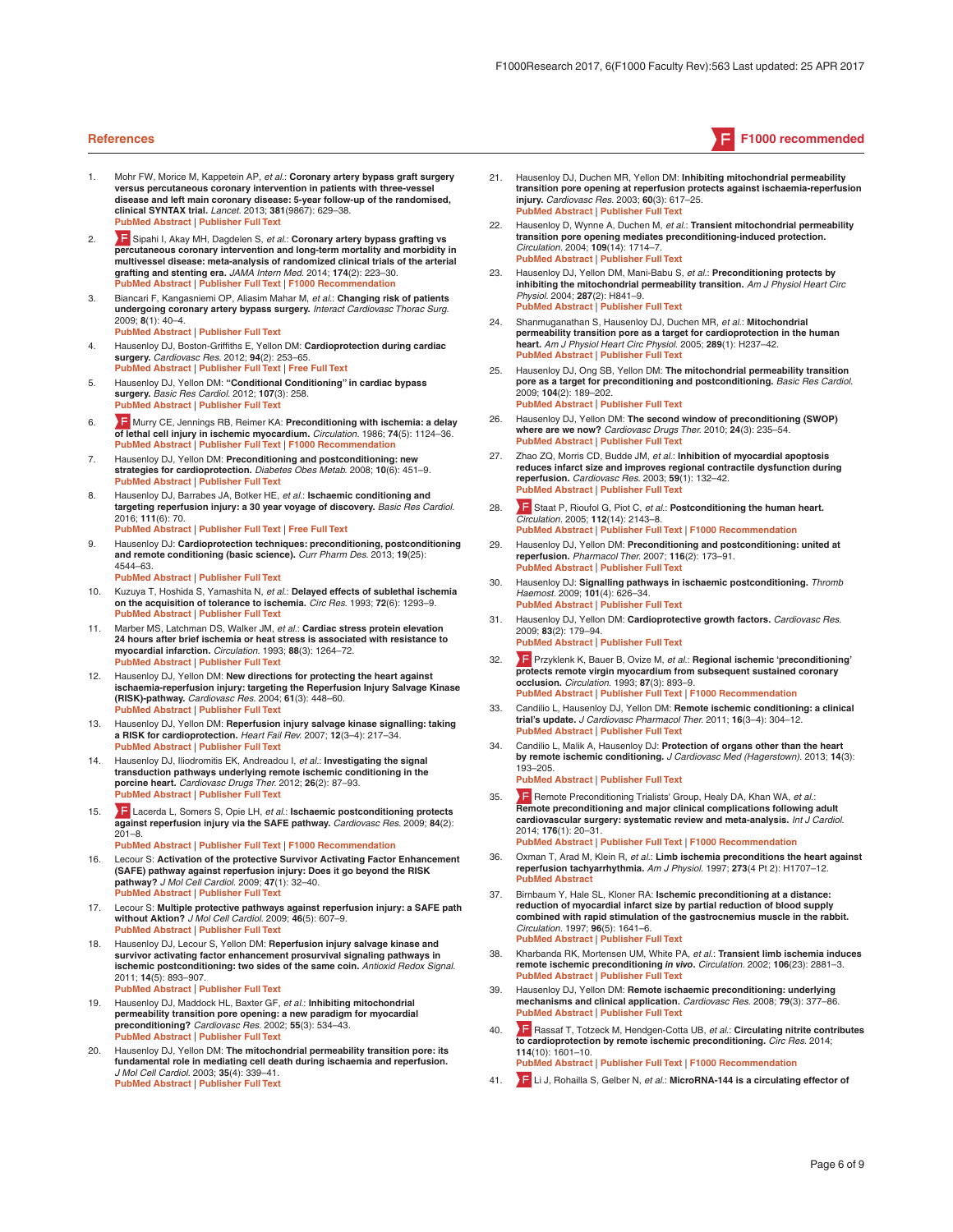<span id="page-6-0"></span>**remote ischemic preconditioning.** *Basic Res Cardiol.* 2014; **109**(5): 423. **[PubMed Abstract](http://www.ncbi.nlm.nih.gov/pubmed/25060662)** | **[Publisher Full Text](http://dx.doi.org/10.1007/s00395-014-0423-z)** | **[F1000 Recommendation](https://f1000.com/prime/718506897)**

- 42. Davidson SM, Selvaraj P, He D, *et al.*: **Remote ischaemic preconditioning involves signalling through the SDF-1α/CXCR4 signalling axis.** *Basic Res Cardiol.* 2013; **108**(5): 377. **[PubMed Abstract](http://www.ncbi.nlm.nih.gov/pubmed/23917520)** | **[Publisher Full Text](http://dx.doi.org/10.1007/s00395-013-0377-6)**
- 43. **TH** [L](https://f1000.com/prime/3707956)im SY, Yellon DM, Hausenloy DJ: **The neural and humoral pathways in**<br>**remote limb ischemic preconditioning.** Basic Res Cardiol. 2010; 105(5): 651–5.<br>[PubMed Abstract](http://www.ncbi.nlm.nih.gov/pubmed/20449597) | [Publisher Full Text](http://dx.doi.org/10.1007/s00395-010-0099-y) | [F1000 Recommendation](https://f1000.com/prime/3707956)
- 44. Pickard JM, Davidson SM, Hausenloy DJ, *et al.*: **Co-dependence of the neural and humoral pathways in the mechanism of remote ischemic conditioning.** *Basic Res Cardiol.* 2016; **111**(4): 50. **[PubMed Abstract](http://www.ncbi.nlm.nih.gov/pubmed/27338249)** | **[Publisher Full Text](http://dx.doi.org/10.1007/s00395-016-0568-z)** | **[Free Full Text](http://www.ncbi.nlm.nih.gov/pmc/articles/4919370)**
- 45. Yellon DM, Alkhulaifi AM, Pugsley WB: **Preconditioning the human myocardium.** *Lancet.* 1993; **342**(8866): 276–7. **[PubMed Abstract](http://www.ncbi.nlm.nih.gov/pubmed/8101304)** | **[Publisher Full Text](http://dx.doi.org/10.1016/0140-6736(93)91819-8)**
- 46. Jenkins DP, Pugsley WB, Alkhulaifi AM, *et al.*: **Ischaemic preconditioning reduces troponin T release in patients undergoing coronary artery bypass surgery.** *Heart.* 1997; **77**(4): 314–8. **[PubMed Abstract](http://www.ncbi.nlm.nih.gov/pubmed/9155608)** | **[Publisher Full Text](http://dx.doi.org/10.1136/hrt.77.4.314)** | **[Free Full Text](http://www.ncbi.nlm.nih.gov/pmc/articles/484723)**
- 47. Walsh SR, Tang TY, Kullar P, *et al.*: **Ischaemic preconditioning during cardiac surgery: systematic review and meta-analysis of perioperative outcomes in randomised clinical trials.** *Eur J Cardiothorac Surg.* 2008; **34**(5): 985–94. **[PubMed Abstract](http://www.ncbi.nlm.nih.gov/pubmed/18783958)** | **[Publisher Full Text](http://dx.doi.org/10.1016/j.ejcts.2008.07.062)**
- 48. Luo W, Li B, Lin G, *et al.*: **Postconditioning in cardiac surgery for tetralogy of Fallot.** *J Thorac Cardiovasc Surg.* 2007; **133**(5): 1373–4. **[PubMed Abstract](http://www.ncbi.nlm.nih.gov/pubmed/17467465)** | **[Publisher Full Text](http://dx.doi.org/10.1016/j.jtcvs.2007.01.028)**
- 49. Luo W, Li B, Chen R, *et al.*: **Effect of ischemic postconditioning in adult valve replacement.** *Eur J Cardiothorac Surg.* 2008; **33**(2): 203–8. **[PubMed Abstract](http://www.ncbi.nlm.nih.gov/pubmed/18078762)** | **[Publisher Full Text](http://dx.doi.org/10.1016/j.ejcts.2007.11.010)**
- 50. Li B, Chen R, Huang R, *et al.*: **Clinical benefit of cardiac ischemic postconditioning in corrections of tetralogy of Fallot.** *Interact Cardiovasc Thorac Surg.* 2009; **8**(1): 17–21.
- **[PubMed Abstract](http://www.ncbi.nlm.nih.gov/pubmed/18854339)** | **[Publisher Full Text](http://dx.doi.org/10.1510/icvts.2008.189373)**
- 51. Gunaydin B, Cakici I, Soncul H, *et al.*: **Does remote organ ischaemia trigger cardiac preconditioning during coronary artery surgery?** *Pharmacol Res.* 2000; **41**(4): 493–6. **[PubMed Abstract](http://www.ncbi.nlm.nih.gov/pubmed/10704275)** | **[Publisher Full Text](http://dx.doi.org/10.1006/phrs.1999.0611)**
- 52. [C](https://f1000.com/prime/1040248)heung MM, Kharbanda RK, Konstantinov IE, *et al.*: **Randomized controlled trial of the effects of remote ischemic preconditioning on children undergoing cardiac surgery: first clinical application in humans.** *J Am Coll Cardiol.* 2006;

**47**(11): 2277–82. **[PubMed Abstract](http://www.ncbi.nlm.nih.gov/pubmed/16750696)** | **[Publisher Full Text](http://dx.doi.org/10.1016/j.jacc.2006.01.066)** | **[F1000 Recommendation](https://f1000.com/prime/1040248)**

- 53. [H](https://f1000.com/prime/1089428)ausenloy DJ, Mwamure PK, Venugopal V, *et al.*: **Effect of remote ischaemic preconditioning on myocardial injury in patients undergoing coronary artery bypass graft surgery: a randomised controlled trial.** *Lancet.* 2007; **370**(9587): 575–9.
	- **[PubMed Abstract](http://www.ncbi.nlm.nih.gov/pubmed/17707752)** | **[Publisher Full Text](http://dx.doi.org/10.1016/S0140-6736(07)61296-3)** | **[F1000 Recommendation](https://f1000.com/prime/1089428)**
- 54. Pickard JM, Botker HE, Crimi G, *et al.*: **Remote ischemic conditioning: from experimental observation to clinical application: report from the 8th Biennial Hatter Cardiovascular Institute Workshop.** *Basic Res Cardiol.* 2015; **110**(1): 453. **[PubMed Abstract](http://www.ncbi.nlm.nih.gov/pubmed/25449895)** | **[Publisher Full Text](http://dx.doi.org/10.1007/s00395-014-0453-6)** | **[Free Full Text](http://www.ncbi.nlm.nih.gov/pmc/articles/4250562)**
- 55. [S](https://f1000.com/prime/725503193)ivaraman V, Pickard JM, Hausenloy DJ: **Remote ischaemic conditioning: cardiac protection from afar.** *Anaesthesia.* 2015; **70**(6): 732–48. **[PubMed Abstract](http://www.ncbi.nlm.nih.gov/pubmed/25961420)** | **[Publisher Full Text](http://dx.doi.org/10.1111/anae.12973)** | **[Free Full Text](http://www.ncbi.nlm.nih.gov/pmc/articles/4737100)** | **[F1000 Recommendation](https://f1000.com/prime/725503193)**
- 56. Bulluck H, Hausenloy DJ: **Ischaemic conditioning: are we there yet?** *Heart.* 2015; **101**(13): 1067–77.
	- **[PubMed Abstract](http://www.ncbi.nlm.nih.gov/pubmed/25887783)** | **[Publisher Full Text](http://dx.doi.org/10.1136/heartjnl-2014-306531)**
- 57. Hausenloy DJ, Yellon DM: **Ischaemic conditioning and reperfusion injury.** *Nat Rev Cardiol.* 2016; **13**(4): 193–209. **[PubMed Abstract](http://www.ncbi.nlm.nih.gov/pubmed/26843289)** | **[Publisher Full Text](http://dx.doi.org/10.1038/nrcardio.2016.5)**
- 58. Hausenloy DJ, Garcia-Dorado D, Erik Botker H, *et al.*: **Novel targets and future strategies for acute cardioprotection: Position Paper of the European Society of Cardiology Working Group on Cellular Biology of the Heart.** *Cardiovasc Res.* 2017.
	- **[PubMed Abstract](http://www.ncbi.nlm.nih.gov/pubmed/28340182)** | **[Publisher Full Text](http://dx.doi.org/10.1093/cvr/cvx049)**
- 59. [T](https://f1000.com/prime/718077694)hielmann M, Kottenberg E, Kleinbongard P, *et al.*: **Cardioprotective and prognostic effects of remote ischaemic preconditioning in patients undergoing coronary artery bypass surgery: a single-centre randomised, double-blind, controlled trial.** *Lancet.* 2013; **382**(9892): 597–604. **[PubMed Abstract](http://www.ncbi.nlm.nih.gov/pubmed/23953384)** | **[Publisher Full Text](http://dx.doi.org/10.1016/S0140-6736(13)61450-6)** | **[F1000 Recommendation](https://f1000.com/prime/718077694)**
- 60. [H](https://f1000.com/prime/718102272)ong DM, Lee EH, Kim HJ, *et al.*: **Does remote ischaemic preconditioning**  with postconditioning improve clinical outcomes of patients undergoing cardiac surgery? Remote Ischaemic Preconditioning with Postconditioning<br>Outcome Trial. *Eur Heart J.* 2014; 35(3): 176–83.<br><mark>[PubMed Abstract](http://www.ncbi.nlm.nih.gov/pubmed/24014392) | [Publisher Full Text](http://dx.doi.org/10.1093/eurheartj/eht346) | [F1000 Recommendation](https://f1000.com/prime/718102272)</mark>
- 61. [M](https://f1000.com/prime/725826525)eybohm P, Bein B, Brosteanu O, *et al.*: **A Multicenter Trial of Remote Ischemic Preconditioning for Heart Surgery.** *N Engl J Med.* 2015; **373**(15): 1397–407.

**[PubMed Abstract](http://www.ncbi.nlm.nih.gov/pubmed/26436208)** | **[Publisher Full Text](http://dx.doi.org/10.1056/NEJMoa1413579)** | **[F1000 Recommendation](https://f1000.com/prime/725826525)**

- 62. [H](https://f1000.com/prime/725828582)ausenloy DJ, Candilio L, Evans R, *et al.*: **Remote Ischemic Preconditioning and Outcomes of Cardiac Surgery.** *N Engl J Med.* 2015; **373**(15): 1408–17. **[PubMed Abstract](http://www.ncbi.nlm.nih.gov/pubmed/26436207)** | **[Publisher Full Text](http://dx.doi.org/10.1056/NEJMoa1413534)** | **[F1000 Recommendation](https://f1000.com/prime/725828582)**
- 63. Venugopal V, Ludman A, Yellon DM, *et al.*: **'Conditioning' the heart during surgery.** *Eur J Cardiothorac Surg.* 2009; **35**(6): 977–87. **[PubMed Abstract](http://www.ncbi.nlm.nih.gov/pubmed/19324569)** | **[Publisher Full Text](http://dx.doi.org/10.1016/j.ejcts.2009.02.014)**
- 64. Yellon DM, Ackbarkhan AK, Balgobin V, *et al.*: **Remote Ischemic Conditioning Reduces Myocardial Infarct Size in STEMI Patients Treated by Thrombolysis.** *J Am Coll Cardiol.* 2015; **65**(25): 2764–5. **[PubMed Abstract](http://www.ncbi.nlm.nih.gov/pubmed/26112203)** | **[Publisher Full Text](http://dx.doi.org/10.1016/j.jacc.2015.02.082)**
- 65. [B](https://f1000.com/prime/2530956)otker HE, Kharbanda R, Schmidt MR, *et al.*: **Remote ischaemic conditioning**  before hospital admission, as a complement to angioplasty, and effect on<br>myocardial salvage in patients with acute myocardial infarction: a randomised<br>trial. *Lancet.* 2010; 375(9716): 727–34. **[PubMed Abstract](http://www.ncbi.nlm.nih.gov/pubmed/20189026) | [Publisher Full Text](http://dx.doi.org/10.1016/S0140-6736(09)62001-8) | F1000 Recom**
- 66. [R](https://f1000.com/prime/2521958)entoukas I, Giannopoulos G, Kaoukis A, *et al.*: **Cardioprotective role of remote ischemic periconditioning in primary percutaneous coronary intervention: enhancement by opioid action.** *JACC Cardiovasc Interv.* 2010; **3**(1): 49–55. **[PubMed Abstract](http://www.ncbi.nlm.nih.gov/pubmed/20129568)** | **[Publisher Full Text](http://dx.doi.org/10.1016/j.jcin.2009.10.015)** | **[F1000 Recommendation](https://f1000.com/prime/2521958)**
- 67. Crimi G, Pica S, Raineri C, *et al.*: **Remote ischemic post-conditioning of the lower limb during primary percutaneous coronary intervention safely reduces enzymatic infarct size in anterior myocardial infarction: a randomized controlled trial.** *JACC Cardiovasc Interv.* 2013; **6**(10): 1055–63. **[PubMed Abstract](http://www.ncbi.nlm.nih.gov/pubmed/24156966)** | **[Publisher Full Text](http://dx.doi.org/10.1016/j.jcin.2013.05.011)**
- 68. White SK, Frohlich GM, Sado DM, *et al.*: **Remote ischemic conditioning reduces myocardial infarct size and edema in patients with ST-segment elevation myocardial infarction.** *JACC Cardiovasc Interv.* 2015; **8**(1 Pt B): 178–88. **[PubMed Abstract](http://www.ncbi.nlm.nih.gov/pubmed/25240548)** | **[Publisher Full Text](http://dx.doi.org/10.1016/j.jcin.2014.05.015)**
- 69. **The [P](https://f1000.com/prime/718234066)runier F, Angoulvant D, Saint Etienne C,** *et al***.: The RIPOST-MI study,<br>assessing remote ischemic perconditioning alone or in combination with local<br>ischemic postconditioning in ST-segment elevation myocardial in** *Basic Res Cardiol.* 2014; **109**(2): 400. **[PubMed Abstract](http://www.ncbi.nlm.nih.gov/pubmed/24407359)** | **[Publisher Full Text](http://dx.doi.org/10.1007/s00395-013-0400-y)** | **[F1000 Recommendation](https://f1000.com/prime/718234066)**
- 70. [E](https://f1000.com/prime/725799296)itel I, Stiermaier T, Rommel KP, *et al.*: **Cardioprotection by combined intrahospital remote ischaemic perconditioning and postconditioning in STelevation myocardial infarction: the randomized LIPSIA CONDITIONING trial.** *Eur Heart J.* 2015; **36**(44): 3049–57. **[PubMed Abstract](http://www.ncbi.nlm.nih.gov/pubmed/26385956)** | **[Publisher Full Text](http://dx.doi.org/10.1093/eurheartj/ehv463)** | **[F1000 Recommendation](https://f1000.com/prime/725799296)**
- 71. **Liu Z, Zhao [L](https://f1000.com/prime/726820499), Hong D,** *et al.***: Remote ischaemic preconditioning reduces myocardial ischaemic reperfusion injury in patients with ST-elevation myocardial infarction undergoing primary percutaneous coronary intervention.** *Acta Cardiol.* 2016; **71**(5): 596–603. **[PubMed Abstract](http://www.ncbi.nlm.nih.gov/pubmed/27695018)** | **[Publisher Full Text](http://dx.doi.org/10.2143/AC.71.5.3167504)** | **[F1000 Recommendation](https://f1000.com/prime/726820499)**
- Hausenloy DJ, Kharbanda R, Rahbek Schmidt M, et al.: Effect of remote **ischaemic conditioning on clinical outcomes in patients presenting with an ST-segment elevation myocardial infarction undergoing primary percutaneous coronary intervention.** *Eur Heart J.* 2015; **36**(29): 1846–8. **[PubMed Abstract](http://www.ncbi.nlm.nih.gov/pubmed/26460398)**
- 73. [J](https://f1000.com/prime/726079560)ohnsen J, Pryds K, Salman R, *et al.*: **The remote ischemic preconditioning algorithm: effect of number of cycles, cycle duration and effector organ mass on efficacy of protection.** *Basic Res Cardiol.* 2016; **111**(2): 10. **[PubMed Abstract](http://www.ncbi.nlm.nih.gov/pubmed/26768477)** | **[Publisher Full Text](http://dx.doi.org/10.1007/s00395-016-0529-6)** | **[F1000 Recommendation](https://f1000.com/prime/726079560)**
- 74. Pilcher JM, Young P, Weatherall M, *et al.*: **A systematic review and meta-analysis of the cardioprotective effects of remote ischaemic preconditioning in open cardiac surgery.** *J R Soc Med.* 2012; **105**(10): 436–45. **[PubMed Abstract](http://www.ncbi.nlm.nih.gov/pubmed/23104947)** | **[Publisher Full Text](http://dx.doi.org/10.1258/jrsm.2012.120049)** | **[Free Full Text](http://www.ncbi.nlm.nih.gov/pmc/articles/3480853)**
- 75. Rahman IA, Mascaro JG, Steeds RP, *et al.*: **Remote ischemic preconditioning in human coronary artery bypass surgery: from promise to disappointment?** *Circulation.* 2010; **122**(11 Suppl): S53–9. **[PubMed Abstract](http://www.ncbi.nlm.nih.gov/pubmed/20837926)** | **[Publisher Full Text](http://dx.doi.org/10.1161/CIRCULATIONAHA.109.926667)**
- 76. Young PJ, Dalley P, Garden A, *et al.*: A pilot study investigating the effects of remote<br>ischemic preconditioning in high-risk cardiac surgery using a randomised<br>controlled double-blind protocol. *Basic Res Cardiol*. **[PubMed Abstract](http://www.ncbi.nlm.nih.gov/pubmed/22406977)** | **[Publisher Full Text](http://dx.doi.org/10.1007/s00395-012-0256-6)**
- 77. Lecour S, Botker HE, Condorelli G, *et al.*: **ESC working group cellular biology of the heart: position paper: improving the preclinical assessment of novel cardioprotective therapies.** *Cardiovasc Res.* 2014; **104**(3): 399–411. **[PubMed Abstract](http://www.ncbi.nlm.nih.gov/pubmed/25344369)** | **[Publisher Full Text](http://dx.doi.org/10.1093/cvr/cvu225)** | **[Free Full Text](http://www.ncbi.nlm.nih.gov/pmc/articles/4242141)**
- 78. Ferdinandy P, Hausenloy DJ, Heusch G, *et al.*: **Interaction of risk factors, comorbidities, and comedications with ischemia/reperfusion injury and cardioprotection by preconditioning, postconditioning, and remote conditioning.** *Pharmacol Rev.* 2014; **66**(4): 1142–74. **[PubMed Abstract](http://www.ncbi.nlm.nih.gov/pubmed/25261534)** | **[Publisher Full Text](http://dx.doi.org/10.1124/pr.113.008300)**
- 79. Sivaraman V, Hausenloy DJ, Wynne AM, *et al.*: **Preconditioning the diabetic human myocardium.** *J Cell Mol Med.* 2010; **14**(6B): 1740–6. **[PubMed Abstract](http://www.ncbi.nlm.nih.gov/pubmed/19508386)** | **[Publisher Full Text](http://dx.doi.org/10.1111/j.1582-4934.2009.00796.x)** | **[Free Full Text](http://www.ncbi.nlm.nih.gov/pmc/articles/3829035)**
- 80. [W](https://f1000.com/prime/718015015)hittington HJ, Harding I, Stephenson CI, *et al.*: **Cardioprotection in the aging, diabetic heart: the loss of protective Akt signalling.** *Cardiovasc Res.*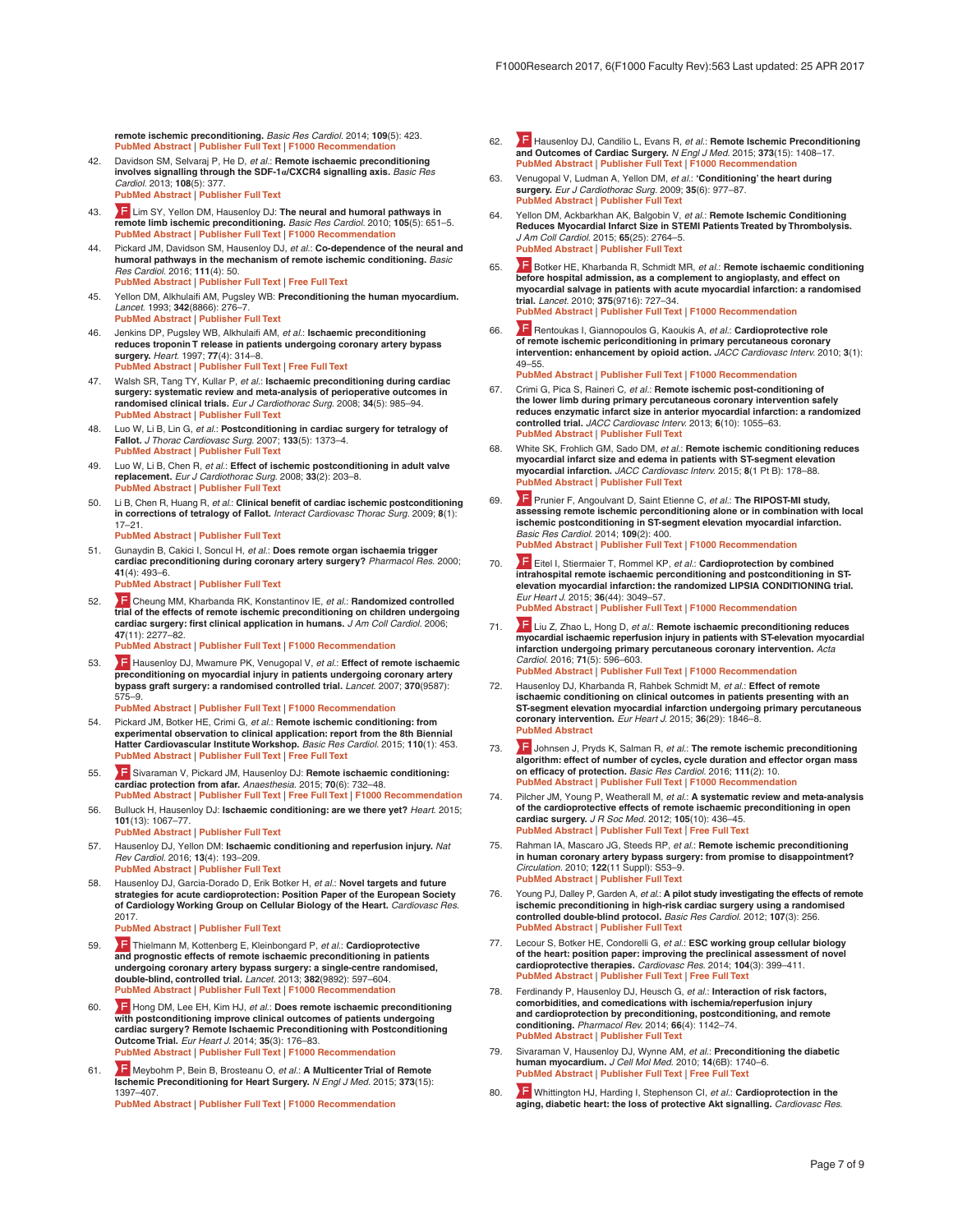<span id="page-7-0"></span>2013; **99**(4): 694–704.

**[PubMed Abstract](http://www.ncbi.nlm.nih.gov/pubmed/23723063)** | **[Publisher Full Text](http://dx.doi.org/10.1093/cvr/cvt140)** | **[Free Full Text](http://www.ncbi.nlm.nih.gov/pmc/articles/3746954)** | **[F1000 Recommendation](https://f1000.com/prime/718015015)**

- 81. Kottenberg E, Thielmann M, Bergmann L, *et al.*: **Protection by remote ischemic preconditioning during coronary artery bypass graft surgery with isoflurane but not propofol - a clinical trial.** *Acta Anaesthesiol Scand.* 2012; **56**(1): 30–8. **[PubMed Abstract](http://www.ncbi.nlm.nih.gov/pubmed/22103808)** | **[Publisher Full Text](http://dx.doi.org/10.1111/j.1399-6576.2011.02585.x)**
- 82. **F** [B](https://f1000.com/prime/726255606)autin AE, Galagudza MM, Tashkhanov DM, *et al.*: **[Protein Kinase C Expression Following Remote Ischemic Preconditioning in Cardiac Surgery].** *Anesteziol Reanimatol.* 2015; **60**(6): 4–8. **[PubMed Abstract](http://www.ncbi.nlm.nih.gov/pubmed/27025124)** | **[F1000 Recommendation](https://f1000.com/prime/726255606)**
- 83. [V](https://f1000.com/prime/1166052)enugopal V, Hausenloy DJ, Ludman A, *et al.*: **Remote ischaemic preconditioning reduces myocardial injury in patients undergoing cardiac surgery with cold-blood cardioplegia: a randomised controlled trial.** *Heart.*

2009; **95**(19): 1567–71.

**[PubMed Abstract](http://www.ncbi.nlm.nih.gov/pubmed/19508973)** | **[Publisher Full Text](http://dx.doi.org/10.1136/hrt.2008.155770)** | **[F1000 Recommendation](https://f1000.com/prime/1166052)**

- 84. Li L, Luo W, Huang L, *et al.*: **Remote perconditioning reduces myocardial injury in adult valve replacement: a randomized controlled trial.** *J Surg Res.* 2010; **164**(1): e21–6. **[PubMed Abstract](http://www.ncbi.nlm.nih.gov/pubmed/20850778)** | **[Publisher Full Text](http://dx.doi.org/10.1016/j.jss.2010.06.016)**
- 85. Javadov SA, Lim KH, Kerr PM, *et al.*: **Protection of hearts from reperfusion injury by propofol is associated with inhibition of the mitochondrial permeability transition.** *Cardiovasc Res.* 2000; **45**(2): 360–9. **[PubMed Abstract](http://www.ncbi.nlm.nih.gov/pubmed/10728356)** | **[Publisher Full Text](http://dx.doi.org/10.1016/S0008-6363(99)00365-X)**
- 86. Lim KH, Halestrap AP, Angelini GD, *et al.*: **Propofol is cardioprotective in a clinically relevant model of normothermic blood cardioplegic arrest and cardiopulmonary bypass.** *Exp Biol Med (Maywood).* 2005; **230**(6): 413–20. **[PubMed Abstract](http://www.ncbi.nlm.nih.gov/pubmed/15956771)** | **[Publisher Full Text](http://dx.doi.org/10.1177/15353702-0323006-09)**